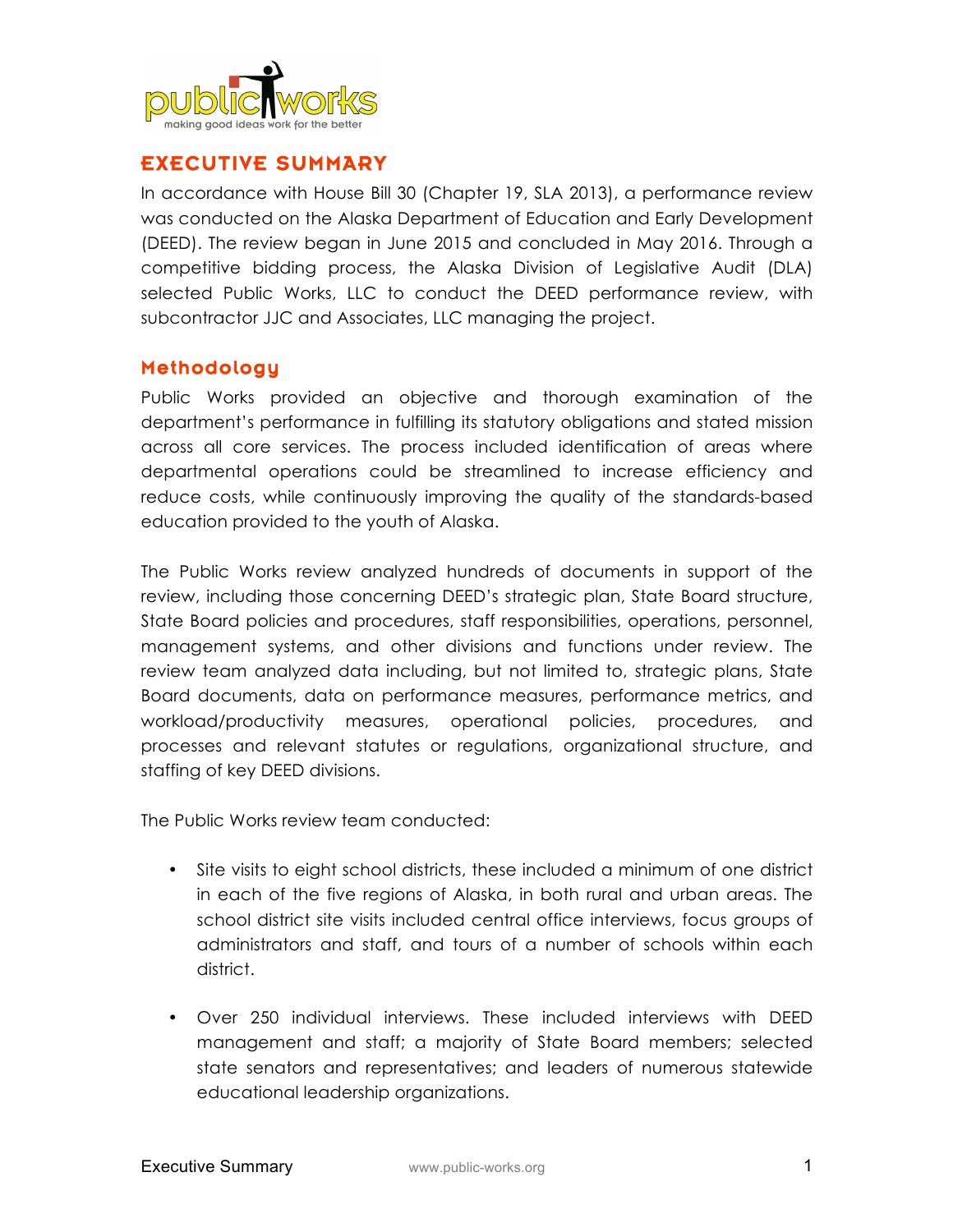

- Numerous focus groups, held both at DEED and within the school districts.
- Surveys of DEED professional staff and all 54 school district superintendents

Additionally, members of the review team attended the Alaska Association of School Business Officials (ALASBO) Conference in December 2015 to interview numerous school district business officials. The review team also listened to the October 2015 State Board Meeting by teleconference.

Best practices research was conducted on a wide variety of topics including the organization of education departments in other states, state board policies and procedures, strategic planning, performance measures, teacher certification, teacher evaluation, technology strategies, and professional teaching practices.

The full report provides a total of 77 recommendations. Each recommendation is labeled as a Tier 1, Tier 2, or Tier 3 recommendation. This refers to the suggested level of importance or urgency of the implementation of the recommendation.

### DEED Efforts and Unique Challenges

The Public Works team recognizes that Alaska faces unique challenges in providing efficient and effective services to its member school districts. Those challenges include, but are not limited to the following:

- Of Alaska's 54 school districts, the largest five enroll 71.3 percent of Alaska's students, and the largest seven enroll 78.2 percent, while 39 school districts each enroll less than one percent of the student population.
- Alaska has a large number of very small schools, each with only a handful of teachers. Of 507 schools, 123 schools have fewer than 50 students and 78 enroll 25 or fewer students. More than half of the total schools (298, or 58.7 percent) are Title IA schools. Three or fewer teachers are employed in 87 (17 percent) of the total schools (38 schools employ one teacher; 25 schools employ two teachers; and 37 schools employ three teachers).
- Alaska faces a key challenge in ensuring that its educational leaders have an understanding of the culture of Alaska Native students, and that teachers are well equipped with the necessary cross-cultural knowledge and skills (including linguistic skills) to effectively teach Alaska Native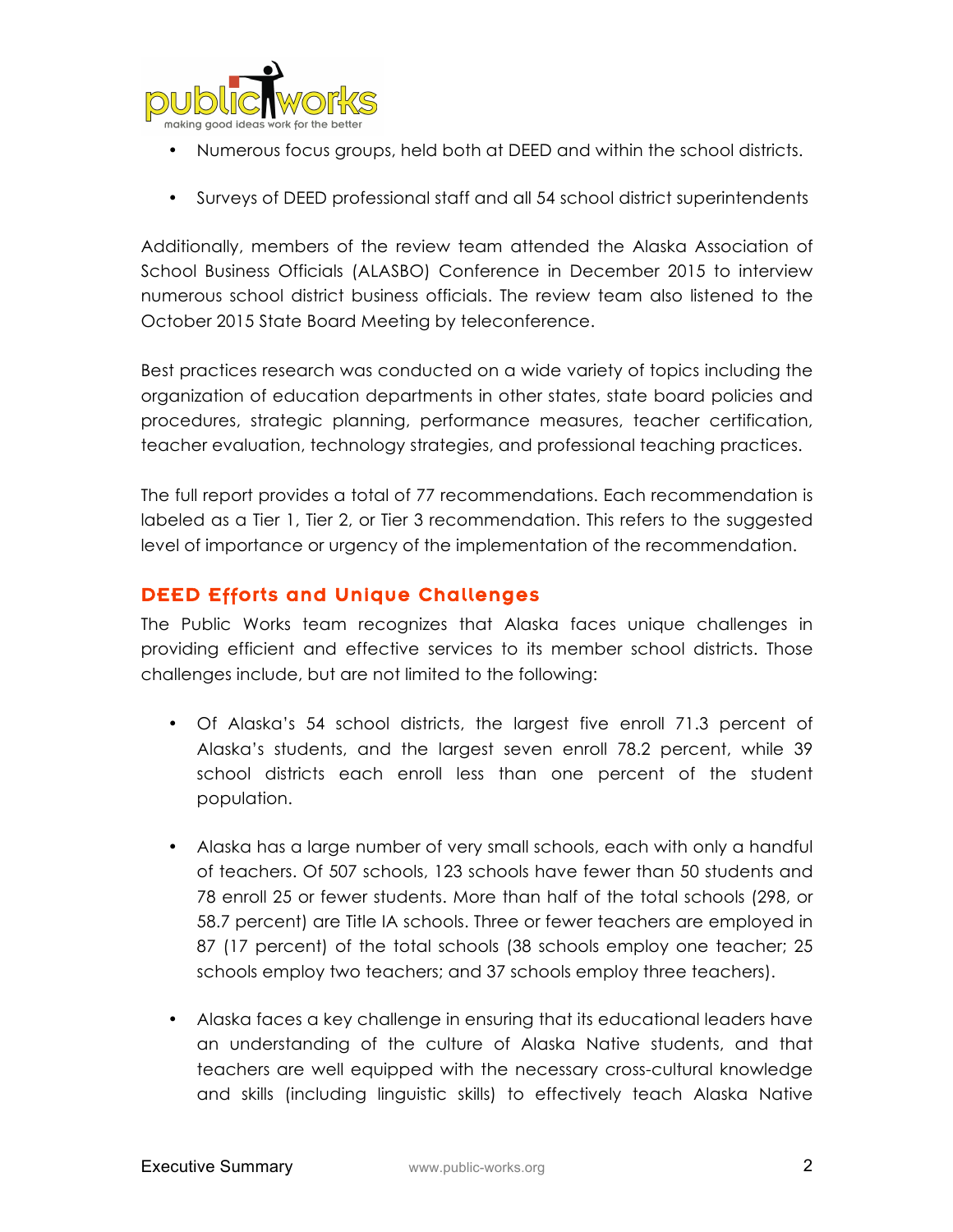

students in a way that is relevant and appropriate to their communities. Alaska has 29,450 Alaska Native students out of a total K-12 enrollment of more than 131,882 (or 22.3 percent). With the inclusion of 1,693 American Indian students, the total Alaska Native/American Indian enrollment is 31,143 (or 23.6 percent of the total student population). In many villages, English is not the primary language. Alaska is home to at least 20 distinct indigenous languages. The challenge for DEED is to ensure that educational leaders acknowledge the state's tremendous diversity, and that teachers are well prepared to teach to in a cross-cultural context.

- Alaska further faces the challenge of retaining qualified educators and educational leaders who are prepared to teach in villages and areas that are geographically remote from the state's population centers and from urban infrastructure. Between 2013 and 2015, 30 (55.5 percent) of Alaska districts had a new superintendent, while of all schools, 88 (17 percent) had a turnover rate of 30 percent or higher.
- Alaska faces higher costs and more complicated logistics than those faced by other states for delivering education and professional development, and for transporting students, staff, and technical support professionals. This is because most of Alaska's schools are located in remote regions, many with no roads or other nearby education opportunities for children. For example:
	- o The North Slope Borough School District, with an enrollment of fewer than 2,050 students attending 11 schools, is the nation's largest geographic school district, covering 88,000 square miles. The schools are not connected by roads. If the North Slope were an individual state, it would be our nation's 11th largest.
	- o The Lower Kuskokwim School District, with an enrollment of 4,285 Yup'ik Eskimo students attending 28 schools, covers 23,792 square miles, an area roughly the size of Maryland, Vermont, and Connecticut combined. The schools are not connected by roads.
	- o Kenai Peninsula Borough School District is one of the major "urban" organized school districts in Alaska. It enrolls 9,150 students in 43 schools in 17 communities in a geographic area covering 25,600 square miles, larger than Rhode Island, Connecticut,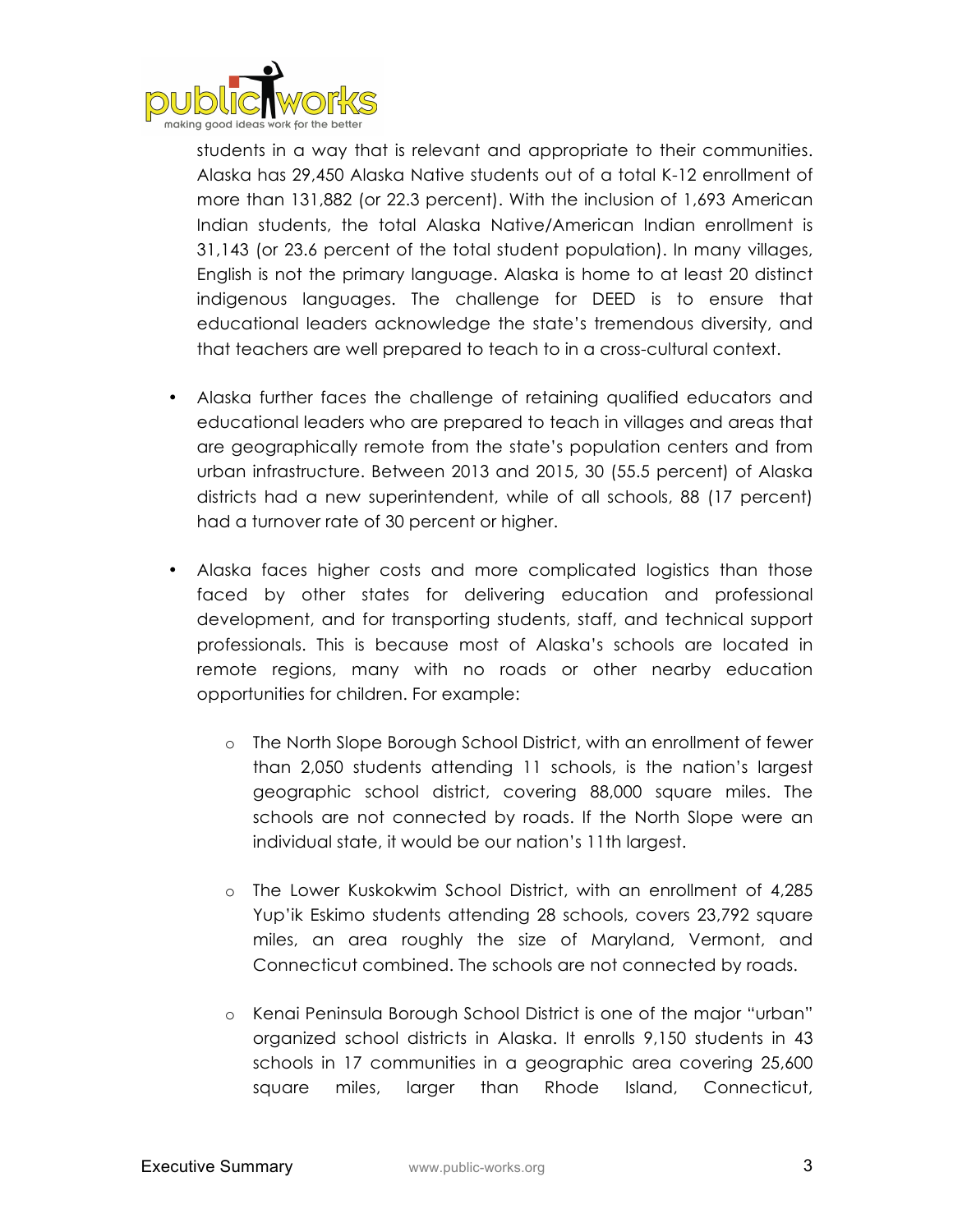

Massachusetts, and New Hampshire combined. Four villages in the district do not have road access.

o Yukon-Koyukuk School District, with 10 schools and a student body of 283, and an additional 1,212 students enrolled in its statewide correspondence school program, encompasses nearly 62,000 square miles in Interior Alaska. Two communities have road access. If this district were a state, it would be the  $21<sup>st</sup>$  largest in the nation.<sup>1</sup>

### Introduction and Overview

Defined in Alaska Constitution Article 7, Sec. 1; AS 14.17, the mission of DEED is to ensure high-quality standards-based instruction to improve academic achievement for all students. DEED provides four core services:

- 1. Public School Funding
- 2. Fiscal Accountability, Compliance and Oversight
- 3. School Effectiveness Programs
- 4. Active Partnerships

Six distinct themes emerged from the performance review and were identified by the Public Works review team. Each presents an area of challenge for the department:

- 1. Lack of clarity with regard to mission, vision, and strategic plan;
- 2. Local control balanced with the need for state leadership and technical assistance;
- 3. High staff turnover;
- 4. Insufficient use of data to drive decision-making;
- 5. Technology challenges; and
- 6. Lack of proactive engagement with the legislature to provide the data and information needed to garner appropriate funding and support for various education initiatives

The review team found that DEED has done an adequate job of ensuring that funding is appropriately distributed to districts based on legislative appropriation, by statute, and in accordance with the foundation formula, other formula programs, or legislative intent for funding outside the primary funding formulas.

 $1$  Unique Challenges Facing Alaska, Division of Teaching and Learning document provided by DEED, 2016.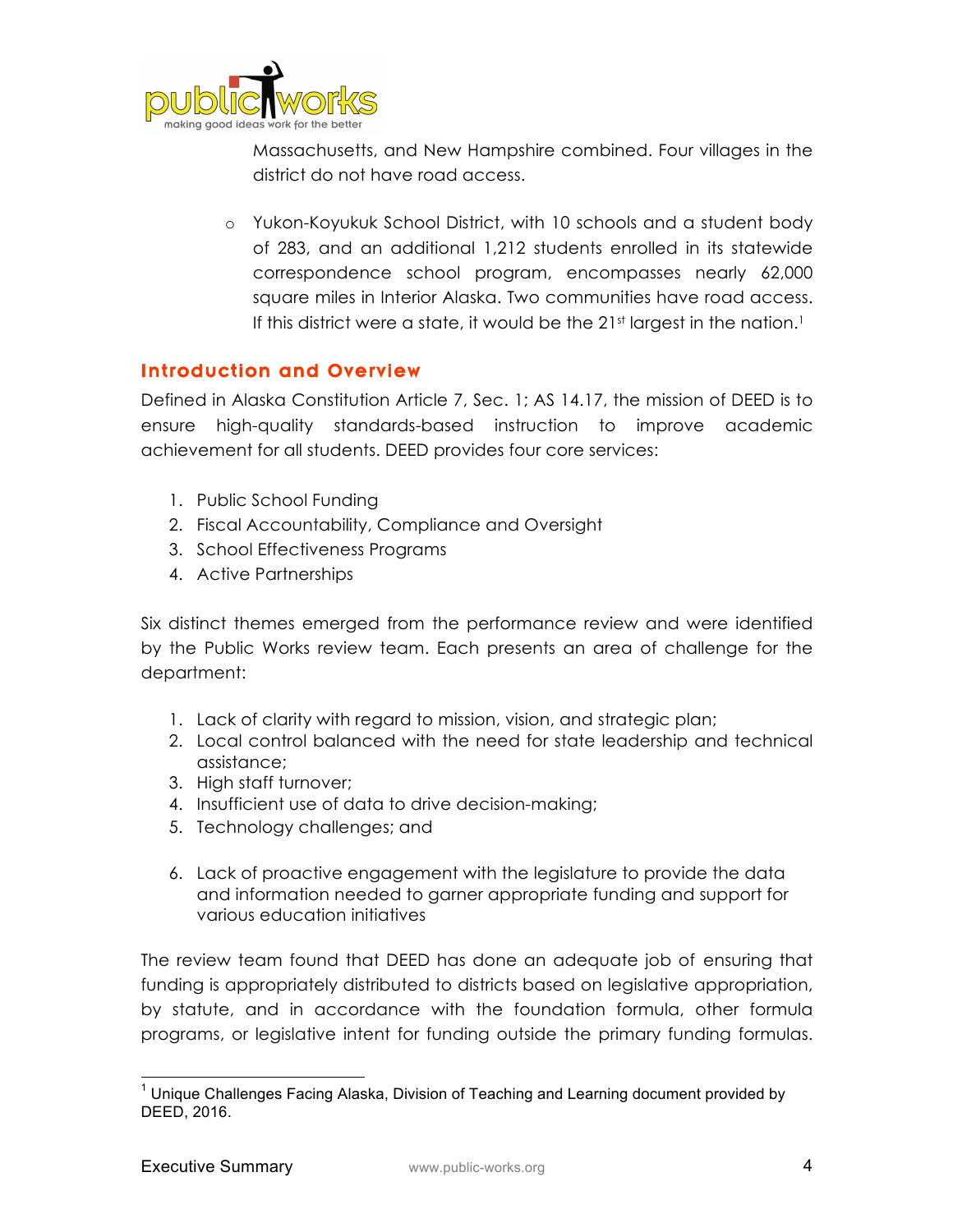

We did not find any major issues with the department's management of state, federal, and other funding by providing comprehensive fiscal and administrative services.

However, the review team recommends that the State Board of Education and DEED finalize the new strategic plan to ensure there is clarity and focus to DEED's core mission and goals. This is particularly important to ensure the effective implementation of School Effectiveness Programs. Additionally, the state is lacking a clear vision in its strategic plan for innovative use of technology to enhance the effectiveness and efficiency of educational opportunities and operational functions.

Three significant areas in which the review team found DEED to be deficient in accomplishing its mission are: 1) communicating a clear and coherent mission, vision, and strategic plan; 2) maximizing opportunities for collaboration and active partnerships with government entities, and other public and private organizations in pursuit of state educational goals; and 3) assisting school districts by providing programs, technical on-site and distance-delivery support, and early intervention services in efforts to increase the statewide graduation rate.

- While many of the units within DEED provide high-quality services, there is a "cry" from many districts (particularly rural districts) for more technical assistance, professional development, and training. Districts appreciate the flexibility of local control, but are requesting more support from DEED, not only in improving student achievement, but also in addressing technical and operational challenges.
- Alaska has higher than average total revenue, per pupil spending, and teacher salaries in comparison with selected peer states, but disappointingly, has lower test scores and graduation rates. This discrepancy underlines the need for state support in struggling schools.
- Significant gaps in achievement exist among subgroups of Alaskan students, evidenced in state assessment scores and the National Assessment of Educational Progress (NAEP).
- DEED is more heavily focused on compliance and monitoring than its peer state education agencies due to its large number of federally funded positions (relative to the size of the agency). Additionally, DEED is heavily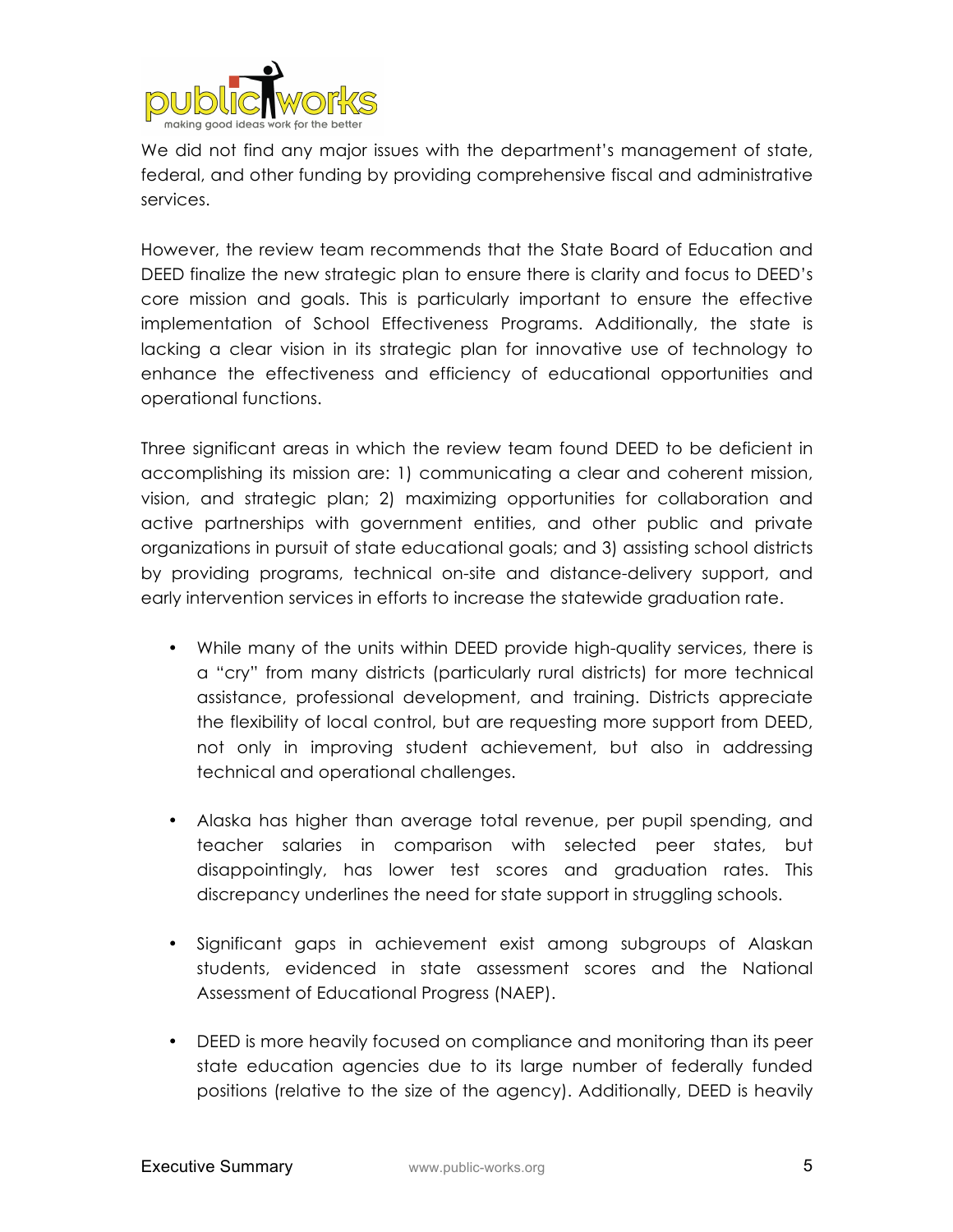

focused on state-mandated programs initiated by the Alaska State Legislature. As a result, DEED's role has become primarily one of administering state and federal funds.

In summary, the review team finds DEED to be only partially successful in achieving its mission through effectively and efficiently delivering its core services, goals, programs, and objectives. Much remains to be accomplished, including the completion of a focused strategic plan for DEED and a re-thinking of DEED's methods of delivering services to school districts. DEED's success, however, is also dependent upon the legislature's support for a data-driven approach to improving the educational opportunities for all Alaska public school students. The recommendations of the Public Works review team are intended to assist the state in carrying out its constitutional mission to ensure quality standards-based instruction to improve academic achievement for all students.

#### Summary of Findings by Objective

This performance review report is organized by the 14 objectives established in the RFP. Detailed information regarding the findings and recommendations for each objective are included in the full report. A brief overview of the conclusions from each of the 14 objectives is presented below. Because some of the objectives are closely related – and their findings interconnected – the review team has combined some of the objectives under one section for the purpose of the report.

### Summary of Findings for Objective 1

**For Objective 1, Public Works evaluated DEED's success in achieving its mission through effectively and efficiently delivering its core services, goals, programs, and objectives.** 

The Public Works review team found a lack of clarity and agreement within DEED as to what DEED's mission and strategic plan consist of and, therefore, the team found DEED to be only partially successful in the full accomplishment of its mission.

Two significant areas in which the review team found DEED to be deficient in accomplishing its mission are: 1) assisting school districts by providing programs, on-site and distance-delivery technical support, and early intervention services to increase the statewide graduation rate; and 2) maximizing opportunities for collaboration and active partnerships with government entities and other public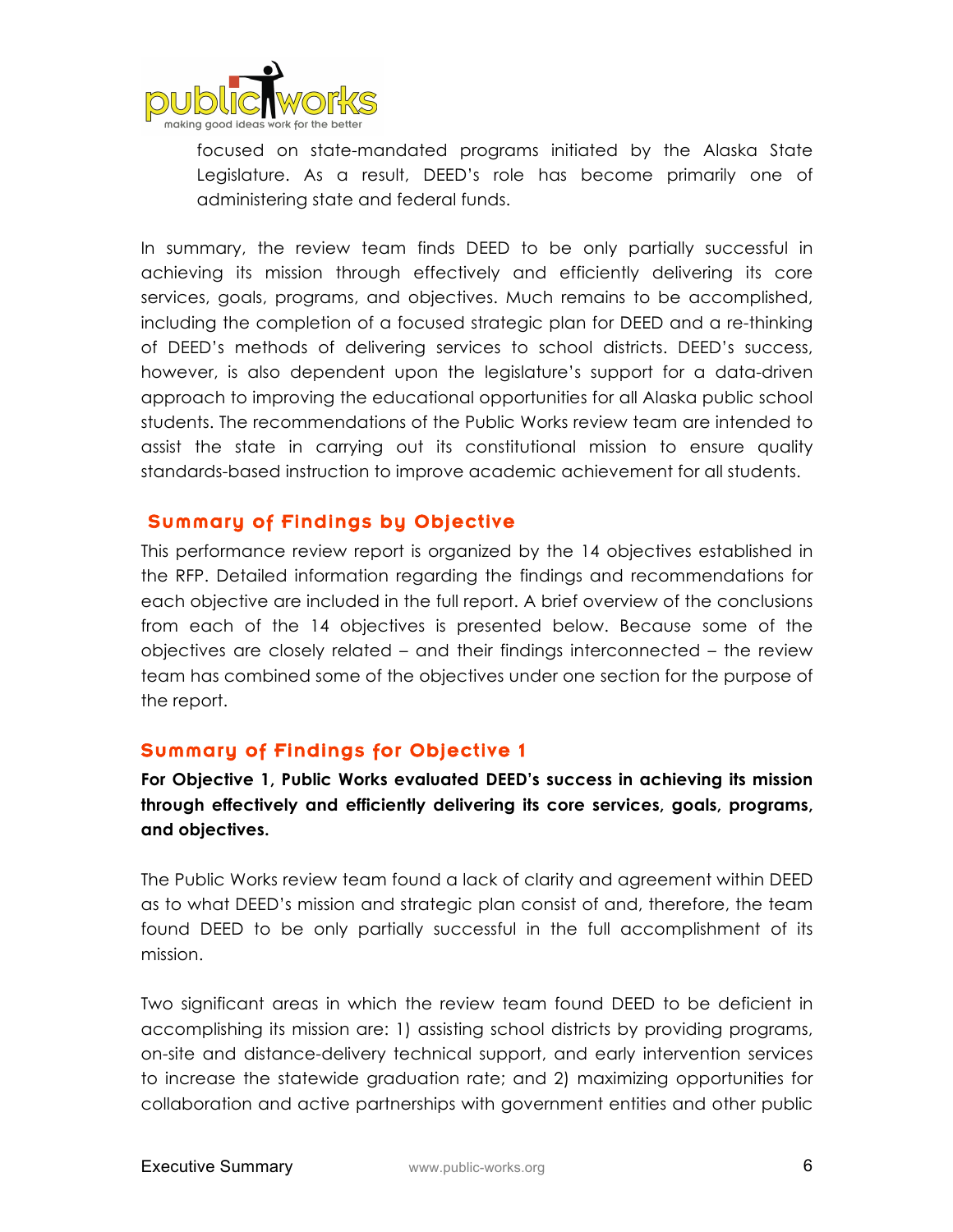

and private organizations in pursuit of state educational goals. The review team provides several recommendations to remedy these deficiencies.

The review team identified ambiguity in the current governance structure of the Alaska State Board of Education (State Board), which does not explicitly define the roles of the State Board, the governor, the commissioner of education, and the legislature with respect to leadership, oversight, and authority over the state's K-12 education policies and activities. As a result, the review team recommends that the current governance structure of DEED be altered in such a way as to ensure role clarity and to establish a clear reporting structure for the commissioner of education position.

# Summary of Findings for Objective 2

**For Objective 2, Public Works determined whether the department's resultsbased measures demonstrate effectiveness and efficiency of the department's core services, goals, programs, and objectives.**

The performance measures in place in Alaska represent a traditional set of initiatives that lack clarity and a logical sequence to effectively measure success.

DEED is caught between two policy and philosophical views. On the one hand, the United States Department of Education (USDOE) imposes absolute requirements that must be met in order to receive millions of dollars in federal aid. Alaska must create a performance measurement system that meets certain guidelines for approval by USDOE. At the other end of the spectrum are state leaders who represent the view that Alaska should determine its own policies without interference from the federal government, and believe the USDOE requirements are overreaching in nature. DEED is challenged by the need to be responsive to both of these two different policy and philosophical views.

Given the changes in state educational leadership, DEED has a unique opportunity at this time to address the weaknesses of its performance measures and assessment programs, and to build on the strengths of what works to positively impact student performance. These opportunities include:

• A new State Board of Education appointed by the governor with a mandate fostered in part by the governor's priorities and expectations.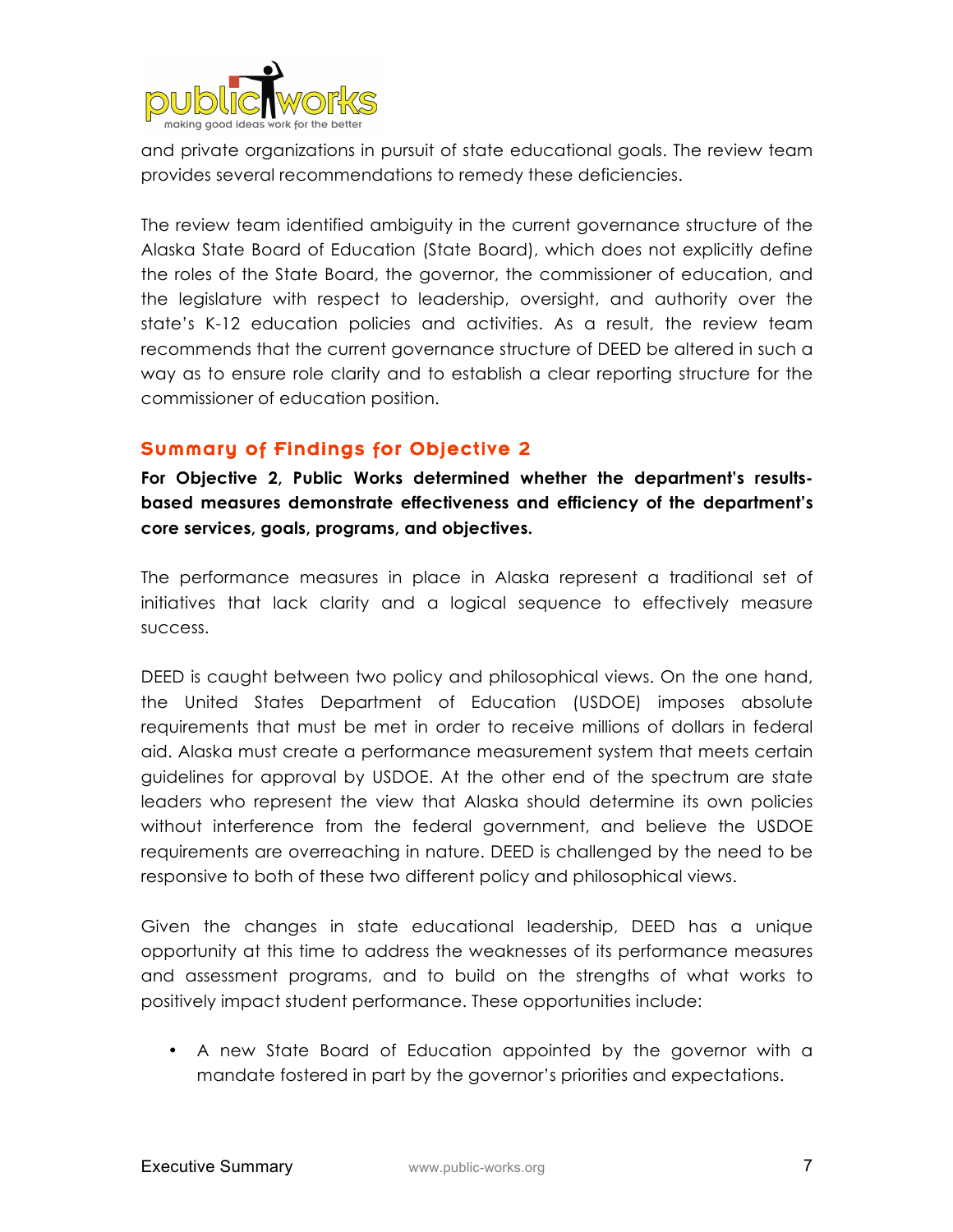

- The retirement of the previous commissioner and the opportunity to hire a new commissioner who is likely to be philosophically aligned with the governor and State Board of Education.
- The enactment of a new federal approach through reauthorization of the Elementary and Secondary Act, giving states much wider latitude for state and local control of the use of federal funds.
- The opportunity to create a new assessment system that meets federal guidelines and replaces the recently-eliminated federally required standardized testing program.
- The development of a new strategic plan by the State Board of Education that has the potential to bring coordination and alignment and a focus on student performance as a priority to Alaska.

### Summary of Findings for Objectives 3, 4, and 10

**For Objective 3, Public Works identified DEED's authority to collect fees, conduct inspections, enforce state law, or impose penalties.** 

**For Objective 4, Public Works recommended improvements to agency practices and procedures, including the means to decrease regulatory burdens or restrictions without decreasing public service**.

**For Objective 10, Public Works identified the extent to which DEED performs all of its statutorily defined duties and the extent to which statutory, regulatory, budgetary or other changes are necessary to enable the agency better to serve the public's interest, and to correct problems identified during the review.**

Due to the interconnectedness of findings related to Objectives 3, 4, and 10, for the purposes of this report, the review team has combined findings and recommendations for these objectives.

DEED places a high priority on statutory compliance and meeting all of the duties prescribed for state education agencies in state and federal law. In austere budget times, Department leaders often reference statutory mandates to ensure that legal requirements are met while making cuts to discretionary programs and services. During this review, the review team did not identify any areas of statutory non-compliance by DEED.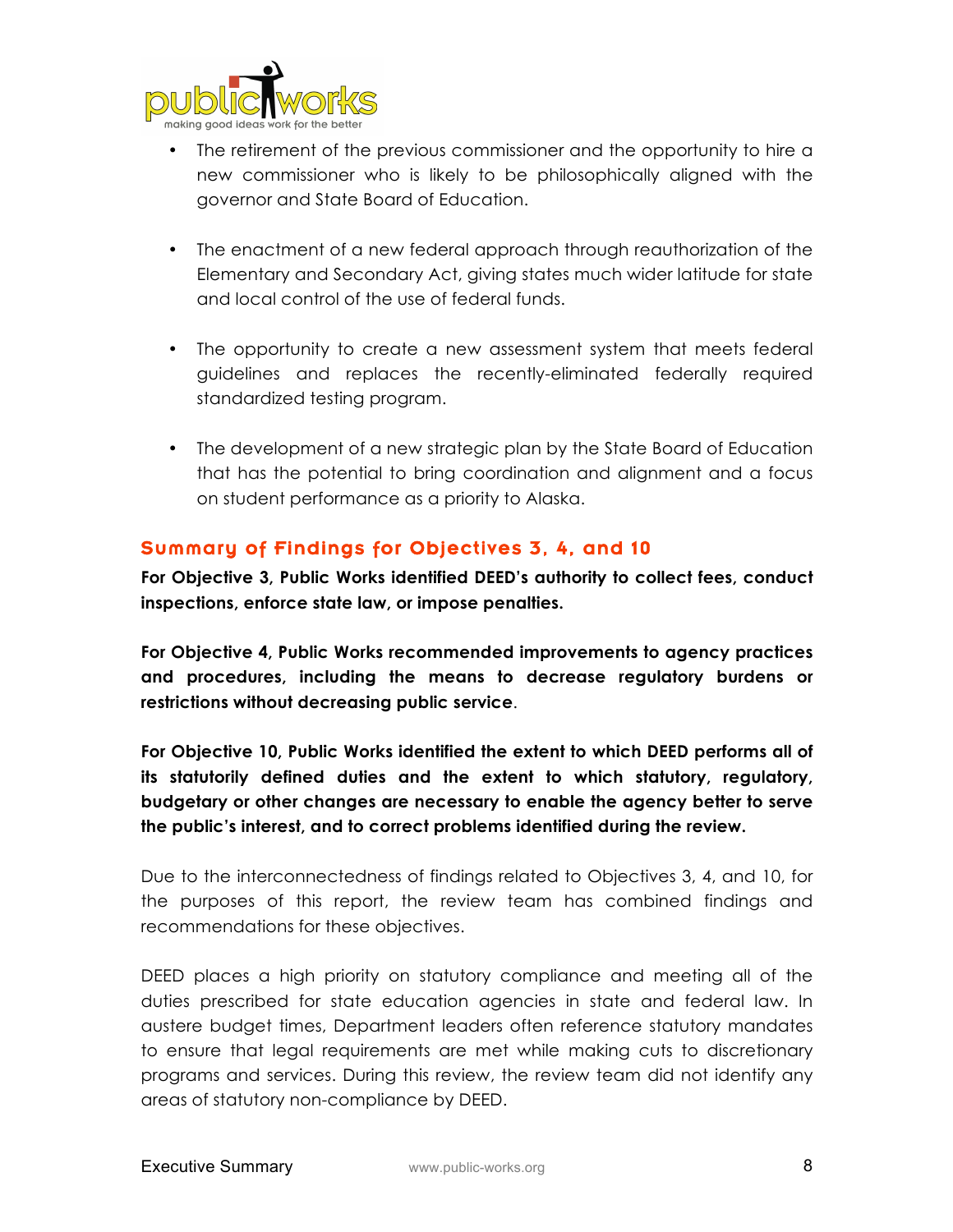

Several DEED offices – including the Child Nutrition Program; Alaska State Council on the Arts; Division of Libraries, Archives and Museums; and Mt. Edgecombe High School – currently charge fees to support programs and services. Current fee amounts, structures, policies, procedures, and statutes were reviewed for this report.

The project team reviewed current inspection policies, procedures, regulations, and statutes in preparation of this report. No deficiencies were noted in DEED's inspection and penalty operations and oversight.

The need for statutory and regulatory modifications was discussed in virtually every interview and meeting conducted for this review. The legislature and the Department have made, and should continue to make incremental changes to statutes and regulations as needed to reflect changes in policy and emerging practices in the field. This report has identified several areas where statutory modifications could lead to greater departmental effectiveness or efficiency.

### Summary of Findings for Objectives 5 and 6

**For Objective 5, Public Works identified areas in which agency programs and jurisdictions overlap, and to assess the quality of interagency cooperation in those areas.** 

**For Objective 6, Public Works identified services provided by programs and functions duplicated by another government agency or private entity, and recommended the most effective and efficient way to perform those services.**

Due to the interconnectedness of findings related to Objectives 5 and 6, for the purposes of this report, the review team has combined findings and recommendations these objectives. Objective 9 is also closely related to these findings; specific examples of program overlap and functional duplication are addressed under Objective 9 in the context of program and functional consolidation.

Analysis of DEED's partnerships finds the agency has been partially successful in furthering its mission through effective interagency cooperation and high-quality partnerships. The level of partnership development is strong in some instances, and weak in others.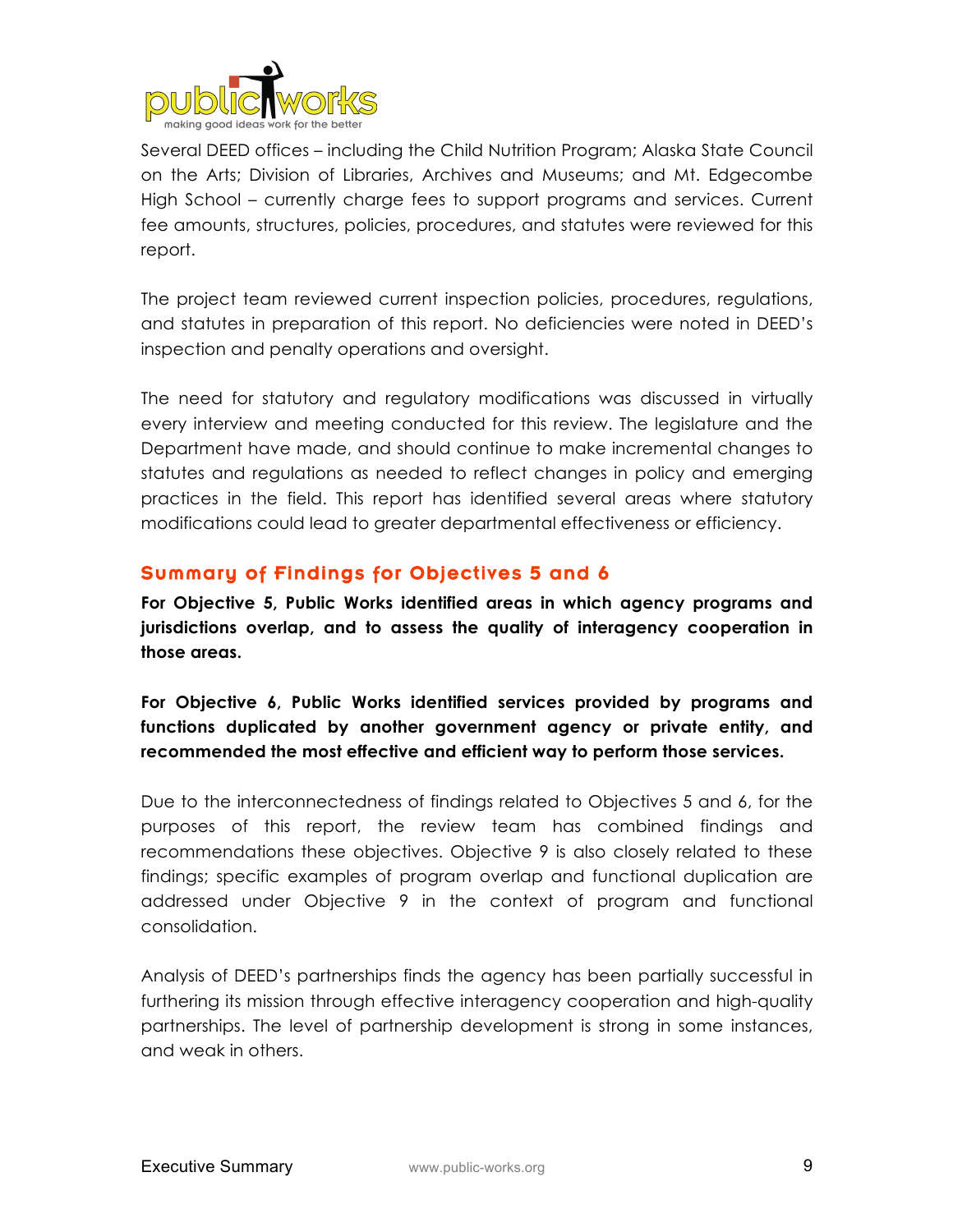

The findings and recommendations provided in this report reflect the opportunity to improve partnerships that are apparently either poorly managed or are nonsubstantive (i.e. exist on paper only). At the same time, DEED is to be commended for a number of highly effective partnerships. Building on what works and making improvements in challenging areas will be critical to the future success of DEED and its many partners.

The need for stronger communication processes with DEED partners – and especially with school personnel and organizations – is noteworthy. The need for stronger communication lines between DEED personnel and the State Board of Education is also addressed under Objective 1. Communications processes generally should be prioritized for significant improvement as the organization transitions under a new commissioner.

An important limitation in evaluating many of DEED's partnerships is the lack of quantifiable data to assess their effectiveness; several so-called partnerships are in effect simply funding streams, and it is left to the beneficiary partner to document success, or lack thereof.

Public Works identified one key area of overlap/duplication of effort in the management of educator licensing responsibilities between the Professional Teaching Practices Commission (PTPC) and DEED's Teacher Certification Office. The PTPC also duplicates some services of the University of Alaska's teacher education programs, such as providing professional ethics training to candidates for graduation from these programs. These duplications of effort generate unnecessary costs to DEED in personnel time, travel, and facilities expenses. The review team finds that Alaska addresses educator misconduct through a system that is unnecessarily expensive and elaborate given the relatively small population of educators, and the significant fiscal challenges faced by the state.

Since the review team recommends consolidation of duplicative or overlapping functions, this finding is addressed in further detail under Objective 9 (see **Chapter 7 Consolidation or Reductions**).

#### Summary of Findings for Objective 7

**For Objective 7, Public Works evaluated whether DEED promptly and effectively addresses complaints.**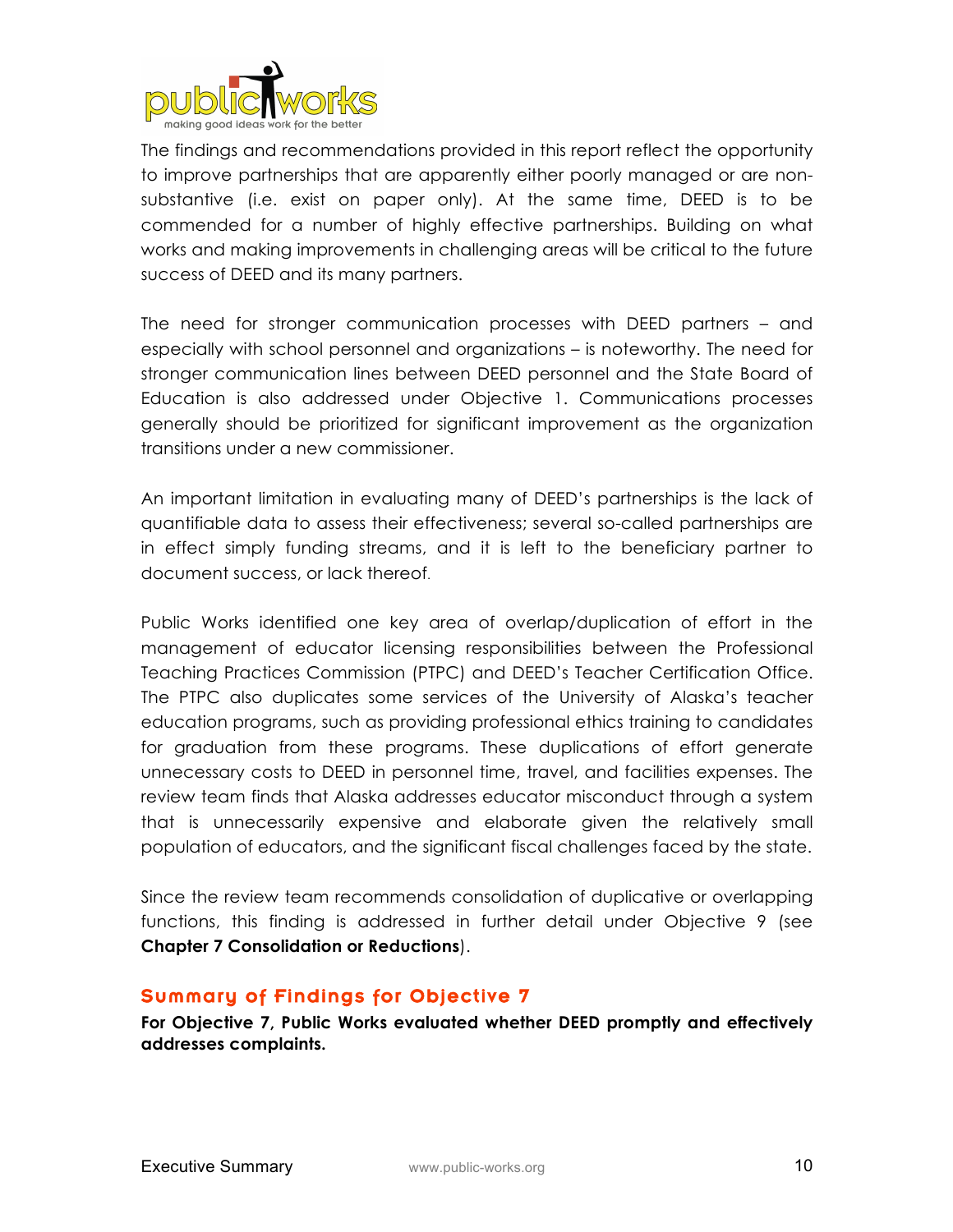

Few concerns are registered against the Department of Education and Early Development via the formal mechanism of complaint to the Office of the State Ombudsman. These issues are consistently addressed in a timely and effective fashion by DEED.

Personnel in the Office of the State Ombudsman compiled complaints about DEED that were received from 2006 to the present. During this ten-year period, 35 contacts about DEED were initiated. Seventeen of these contacts were actual complaints. Other contacts were resolved as informational referrals; e.g., individuals who needed information about where to address a concern, individuals who were frustrated with local districts, etc.

There were no discernible thematic patterns in the 17 contacts that were actual complaints. Further, there were very few complaints that would rise to a matter of significant concern. Once assisted or referred to a resource to address their issues, no complainants further redress from the Office of the State Ombudsman.

### Summary of Findings for Objective 8

**For Objective 8, Public Works evaluated DEED's process for implementing technology and recommended new types or uses of technology to improve agency efficiency and effectiveness.**

Within its internal operations, DEED uses technology in a manner consistent with most state education agencies. These uses lie primarily in the area of improving internal agency efficiency and communications and collecting district and school data for the purposes of federal and state reporting as well as calculating funding allocations. For these purposes, DEED's use of technology is adequate. At the same time, there are areas where improvements should be made. These are spelled out in the body of the report.

Lastly, while the use of technology *within* DEED is consistent with most state education agencies, some states are offering services to school districts that go far beyond what is in currently in place, or planned by DEED. Even in strong local control states, education agencies offer such services to districts as:

- Statewide internet and broadband services;
- Instructional management systems;
- Digital content libraries;
- Longitudinal data systems and dashboards for teachers and administrators; and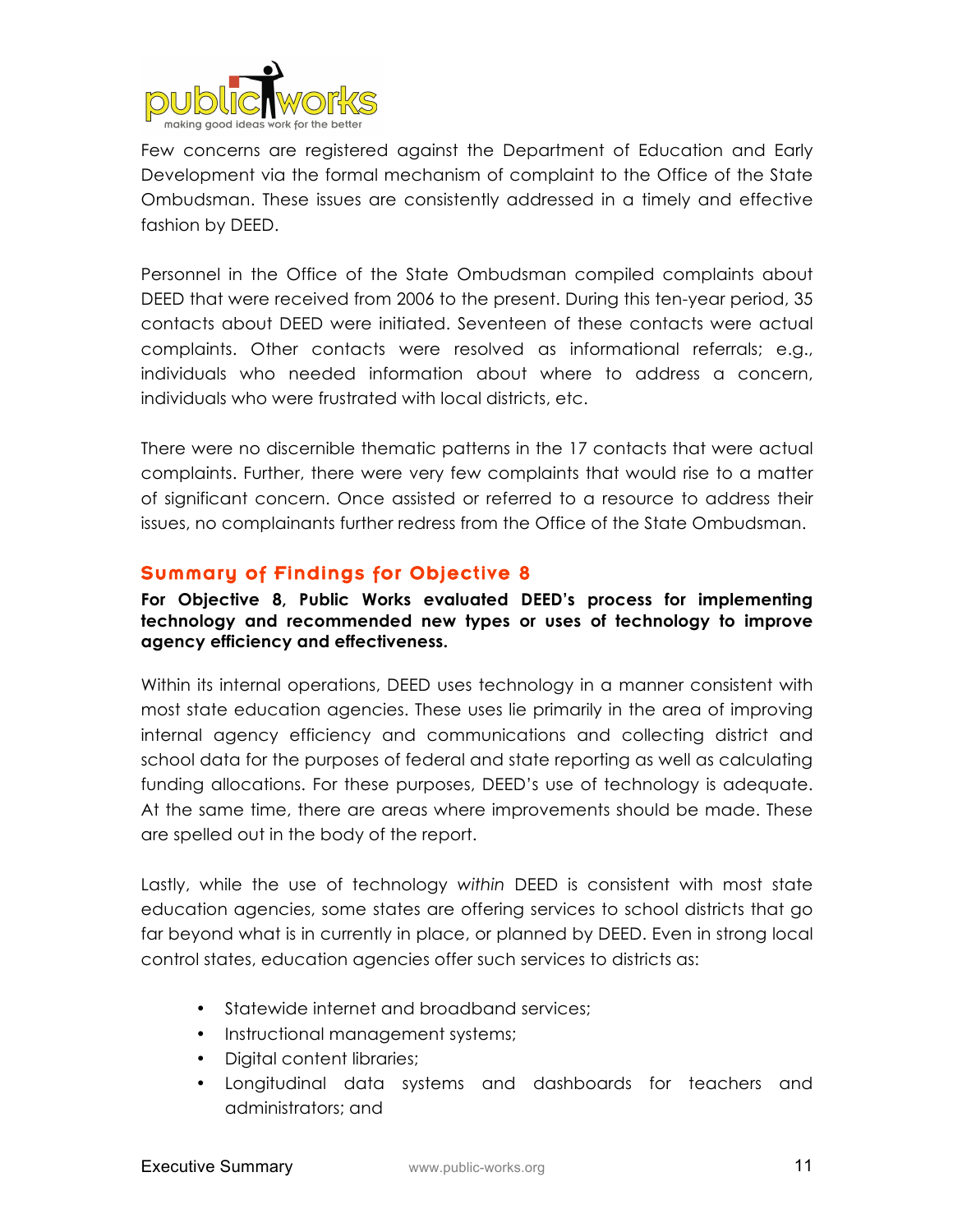

• Opt-in student information systems and IEP systems.

## Summary of Findings for Objective 9

**For Objective 9, Public Works identified agencies that could be terminated or consolidated, cost reductions, and potential program- or cost- reductions based on policy changes.**

Public Works found one key area where DEED could consolidate offices for cost reductions: The review team recommends that DEED eliminate duplication of work processes between the PTPC, university teacher preparation programs, and DEED, and that the legislature amend AS Title 14, Chapter 20, Article 5. Professional Teaching Practices Act to consolidate the PTPC's work into the Teacher Certification Office's work.

#### Summary of Findings for Objective 11

**For Objective 11. Public Works evaluated DEED's process for developing capital projects.**

The process DEED uses to review capital projects is systematic and effective at incorporating a variety of criteria provided by the legislature into its project evaluation and priority ranking system. Additionally, the application requirements DEED imposes on districts encourage districts to follow best practices for the capital programs.

Overall, the review team found that DEED has a robust process for reviewing capital projects. However, there is a perception among some superintendents that the process is cumbersome and expensive. Although DEED's Grant Committee Review worked to improve the grant review process in 2012, additional revisions could be made to make the application process less cumbersome and scoring more straightforward.

### Summary of Findings for Objectives 12 and 13

**For Objective 12, Public Works evaluated the appropriateness of the budget reductions proposed by DEED in response to AS 44.66.020(c)(2).** 

**For Objective 13, Public Works evaluated whether DEED's priorities reported to the legislature under AS 37.07.050(a)(13) and the list of programs or elements of programs provided under AS 44.66.020(c)(2) are consistent with the results of the review.**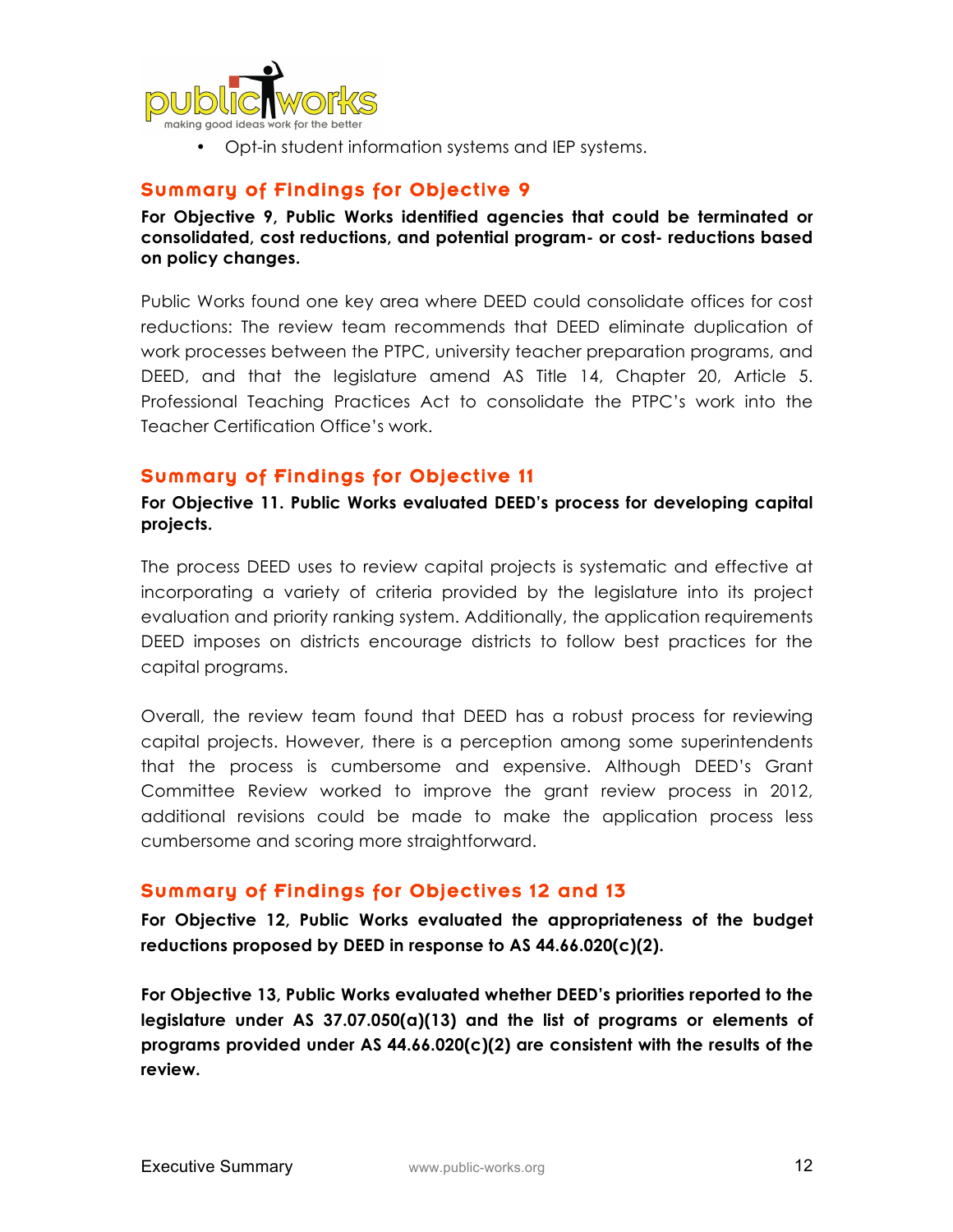

Due to the interconnectedness of findings related to Objectives 12 and 13, for the purposes of this report the review team has combined findings and recommendations for these objectives.

For Objective 12, the review team evaluated whether:

- The agency prioritized in accordance with AS 44.66.020(c)(2) when it developed the recommended cuts provided to the review team; and
- The department acted in good faith when recommending activities that can effectively be reduced without threatening the department's ability to meet its mission.

For Objective 13, the review team was asked to:

- Determine whether the findings of the review indicated that DEED focuses upon the mission statement, goals and results-based measures that are reported to the legislature and profiled in the state's Office of Management and Budget key performance indicators; and
- Offer a conclusion as to whether the budget reductions addressed under Objective 12 comport with DEED's mission statement, goals and resultsbased measures.

The review team evaluated how the proposed funding reductions would affect DEED's ability to meet its legislated priorities, and whether alternate funding reductions might be more aligned with the department's strategic priorities.

Overall, the review team found that DEED acted in good faith when recommending funding reductions that totaled ten percent of its available General Fund. The majority of the activities the department selected for funding reduction can effectively be reduced without significantly threatening the department's ability to complete its mission, although that does not mean that the cuts will not have an impact on quality or effectiveness. However, four of the selected reductions address a current need, and one of those may be considered critical for the department to meet its mission.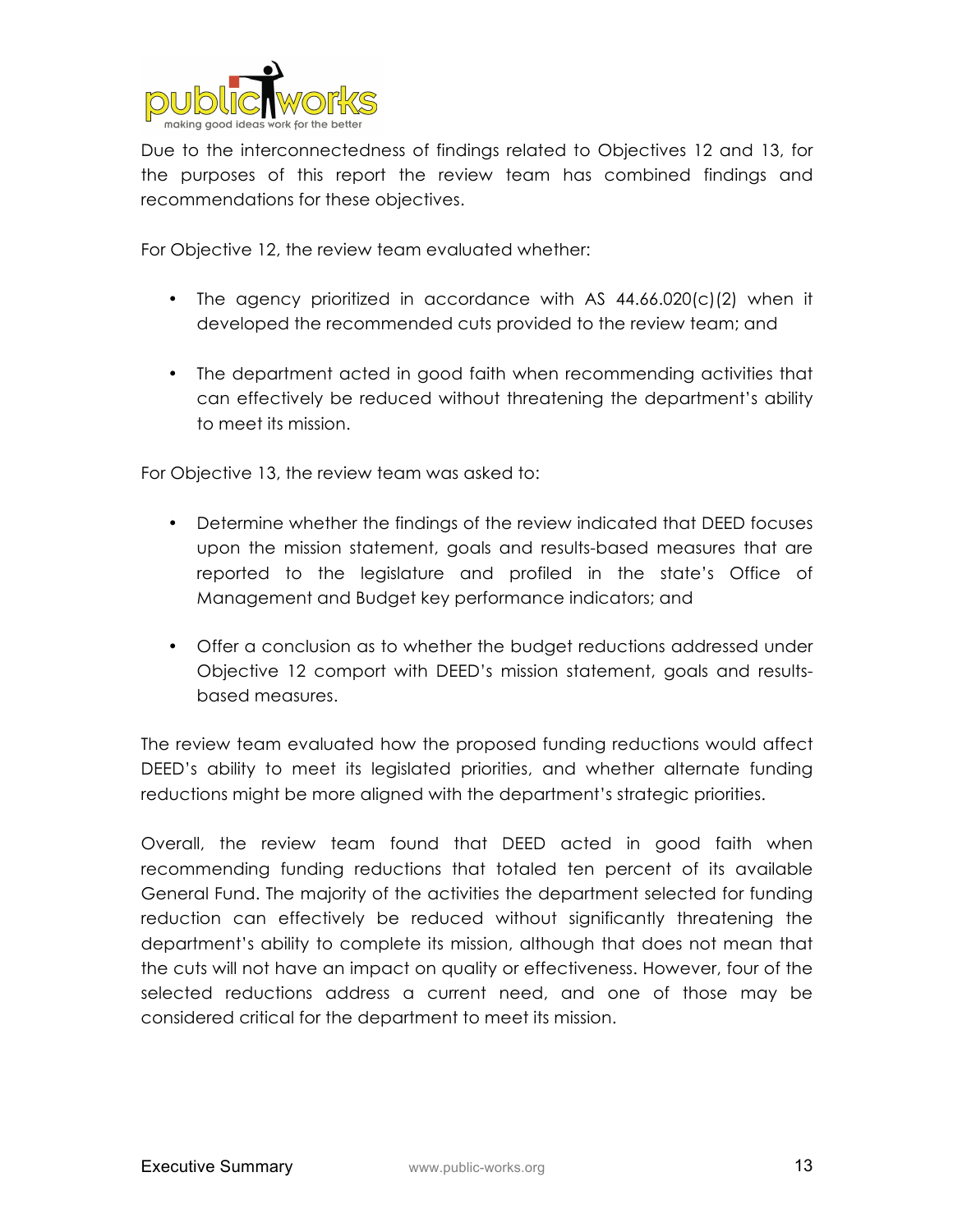

The four proposed budget reductions that may affect the department's ability to meet its mission are:

- Removing college and career readiness assessment funding;
- Eliminating Parents as Teachers and Best Beginnings grants;
- Eliminating Pre-K funding for a pilot project; and
- Reducing broadband funding for school districts.

As alternatives to these proposed reductions, the review team identified other potential long-term cost reductions during the course of the review. These proposed changes are identified at the end of Chapter 9 in **Exhibit 9-3.** Given the timing of this report's release, DEED and the legislature have already made the proposed cuts that the review team was asked to evaluate; however, the review team recommends that DEED seek to restore funding for Parents as Teachers, Best Beginnings, and Pre-K services, that was eliminated in the 2016 legislative session.

DEED appears, in large part, to organize its work in a manner consistent with the mission, goals, and performance-based measures that are reported to the legislature and profiled in the state's Office of Management and Budget key performance indicators. Such goals and measures constitute an important dimension of public accountability.

### Summary of Findings for Objective 14

**For Objective 14, Public Works identified other elements appropriate to the performance review that were not specifically related to Objectives 1 through 13; however, the review team's findings demonstrate that the following topics are important for DEED to consider and/or address to enhance its efficiency and effectiveness.** 

The performance review found that DEED is not capitalizing on potential statewide savings found in school district transportation. For example, DEED does *not*:

- Reimburse districts for the cost of adult crossing guards if they can be provided more economically than school bus service;
- Develop age and mileage standards for bus replacement;
- Require districts to track the cost of field trips and activity buses;
- Monitor whether districts are enforcing 1.5 mile walk zones for schools; or